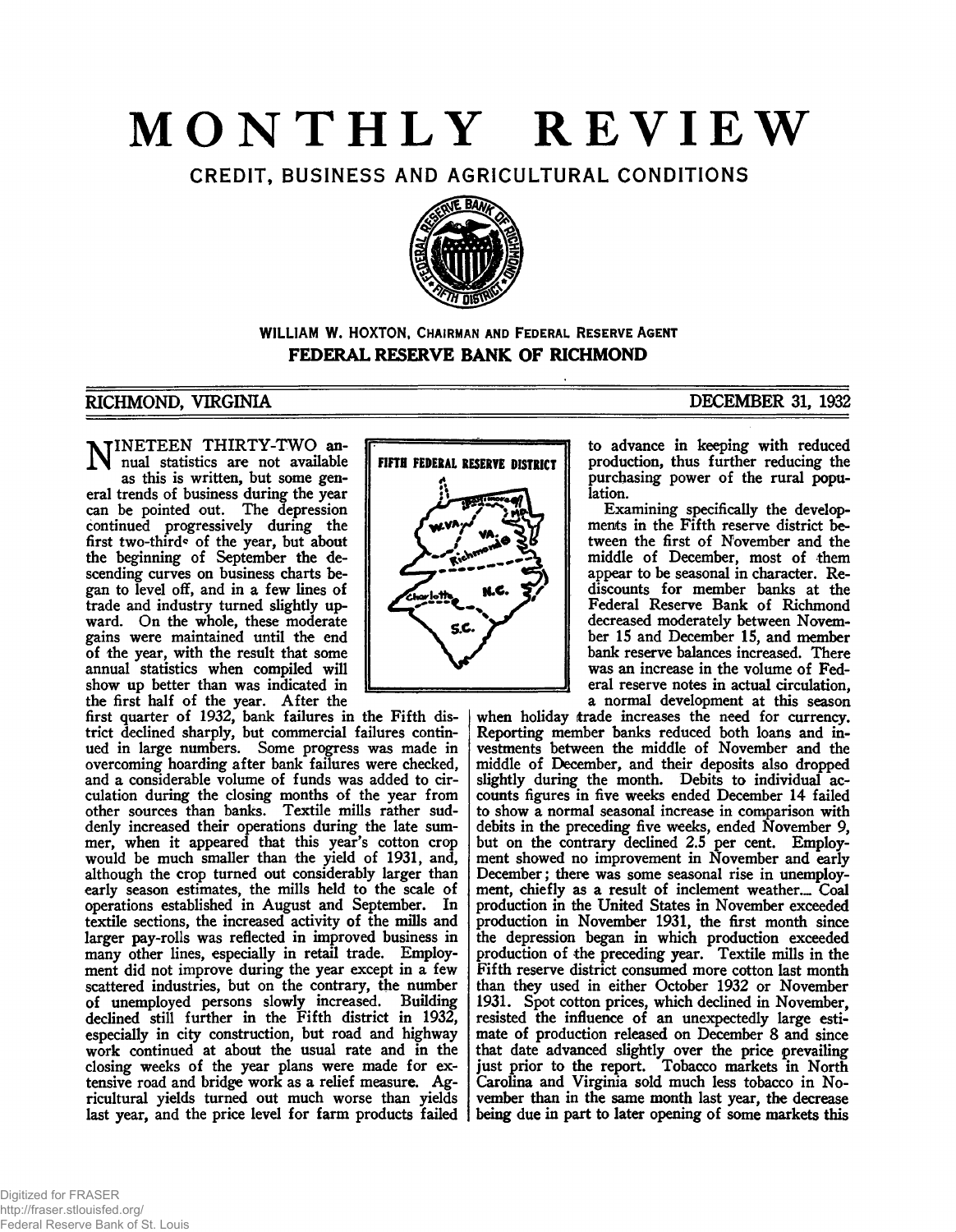year but chiefly to a much lower production in 1932 in both states. Average prices realized by growers last month were moderately higher than November 1932 prices, and the quality of tobacco sold was also slightly better. Tobacco manufacturing declined further in November except for snuff, which showed an increase in production over November last year. Construction work provided for in November building permits and contract awards was in very small volume. Retail trade in department stores in November was relatively better than trade in October, and wholesale trade was up to seasonal level in most lines in comparison with trade in recent months.

#### **Reserve Bank Statement**

|                                                                                     | 000 omitted                      |                             |                                      |
|-------------------------------------------------------------------------------------|----------------------------------|-----------------------------|--------------------------------------|
| <b>ITEMS</b>                                                                        | Dec. 15<br>1932                  | Nov. 15<br>1932             | Dec. 15<br>1931                      |
| Government securities                                                               | \$15,935<br>1.969<br>47,133<br>o | \$18,310<br>1,945<br>47,133 | \$36,081<br>11,528<br>25,025<br>700  |
| Total earning assets<br>Circulation of Fed. res. notes<br>Members' reserve deposits | 65,037<br>102.653<br>55,082      | 67,388<br>100,889<br>49,006 | 73,334<br>99,046<br>55.381<br>94.124 |
| Cash reserves<br><br>Reserve ratio<br>-----------------------                       | 102.819<br>64.18                 | 93,727<br>60.22             | 58.86                                |

Rediscounts for member banks held by the Federal Reserve Bank of Richmond decreased seasonally by \$2,375,000 between November 15 and December 15, but there was a very small increase of \$24,000 in the portfolio of open market paper. No change occurred in the holdings of Government securities during the month under review, but the reduction in rediscounts held lowered the total earning assets of the Richmond bank by \$2,351,000. Between November 15 and December 15, the circulation of Federal reserve notes rose \$1,764,000, a seasonal increase due to needs for additional currency in connection with holiday buying. Member bank reserve deposits at the Federal Reserve Bank of Richmond rose by \$6,076,000 last month. The several changes in the statement enumerated, with others of less importance, raised the cash reserves of the Richmond bank by \$9,092,000 during the past month, and also raised the ratio of reserves to note and deposit liabilities combined by 3.96 points.

A comparison of the figures on the statement for December 15, 1932, with the figures for December 15, 1931, shows a decrease of \$8,297,000 in the bank's total earning assets this year. Rediscounts for member banks dropped \$20,146,000 during the year, the portfolio of open market paper declined \$9,559,000, and miscellaneous earning assets decreased \$700,000. On the other hand, holdings of Government securities rose by \$22,108,000 during the year. Federal reserve notes in circulation on December 15 this year totaled \$3,- 607,000 more than notes in circulation a year earlier, but member bank reserve deposits at the Federal Reserve Bank of Richmond declined by \$229,000 during the year, the latter change a mere daily fluctuation. These changes in the statement, with others, resulted in an increase of \$8,695,000 in the Richmond bank's

cash reserves, and a rise of 5.32 points in the ratio of cash reserves to note and deposit liabilities combined.

**Member Bank Statement**

|                                                                                                                                                                                | 000 omitted                                                                                   |                                                                                               |                                                                                                |
|--------------------------------------------------------------------------------------------------------------------------------------------------------------------------------|-----------------------------------------------------------------------------------------------|-----------------------------------------------------------------------------------------------|------------------------------------------------------------------------------------------------|
| <b>ITEMS</b>                                                                                                                                                                   | Dec. 14<br>1932                                                                               | Nov.9<br>1932                                                                                 | Dec.9<br>1931                                                                                  |
| Loans on stocks and bonds<br>(including Governments)<br>Total loans and discounts<br>Investments in stocks & bonds<br>Reserve bal. with F. R. Bank<br>Borrowed from F. R. Bank | \$115,090<br>191,370<br>306,460<br>267.118<br>34,136<br>13.361<br>281.809<br>226.355<br>3.976 | \$118,178<br>194,787<br>312,965<br>273.902<br>35.757<br>13.631<br>287.145<br>231,072<br>5.735 | \$144,415<br>233,640<br>378,055<br>237,023<br>35,483<br>15,438<br>310.958<br>231,769<br>16,515 |

The accompanying table shows the principal items of condition of forty-nine regularly reporting member banks in twelve cities of the Fifth reserve district as of three dates, thus affording an opportunity for comparison of the latest available figures with those of the corresponding dates a month and a year earlier. It should be understood that the figures in the table reflect conditions as of the report dates only, and are not necessarily the highest or lowest figures that occurred during the interval between the dates.

Most of the changes during the past month in the combined statement of the forty-nine reporting member banks were seasonal in character. Between November 9 and December 14, both this year, loans by these banks decreased \$6,505,000, about equally divided between security loans and all other loans. Total investments in bonds and securities also declined, by \$6,784,000, and aggregate reserve balances of the reporting institutions at the Federal Reserve Bank of Richmond decreased by \$1,621,000. Cash in vaults declined \$270,000 during the past month. Between November 9 and December 14, deposits in the reporting banks declined a total of \$10,053,000, demand deposits decreasing \$5,336,000 and time deposits dropping \$4,717,000. The several changes mentioned enabled the banks to reduce thier borrowing at the reserve bank by \$1,759,000 during the past month. Thirteen of the forty-nine reporting banks were borrowing at the reserve bank on December 14, compared with sixteen banks which were borrowing on November 9.

Condition figures for December 14, 1932, were lower in all items except investments than corresponding figures for December 9, 1931. Loans in the forty-nine banks declined by \$71,595,000 during the year, loans on stocks and bonds dropping \$29,325,000 and all other loans decreasing \$42,270,000. On the contrary, investments in bonds and securities increased by \$30, 095,000 between December 9 last year and December 14 this year. Aggregate reserve balances of the fortynine reporting banks at the Federal Reserve Bank of Richmond declined by \$1,347,000 during the year under review, and cash in vaults dropped \$2,077,000. There was a decrease of \$34,563,000 in total deposits in the reporting banks in the period, demand deposits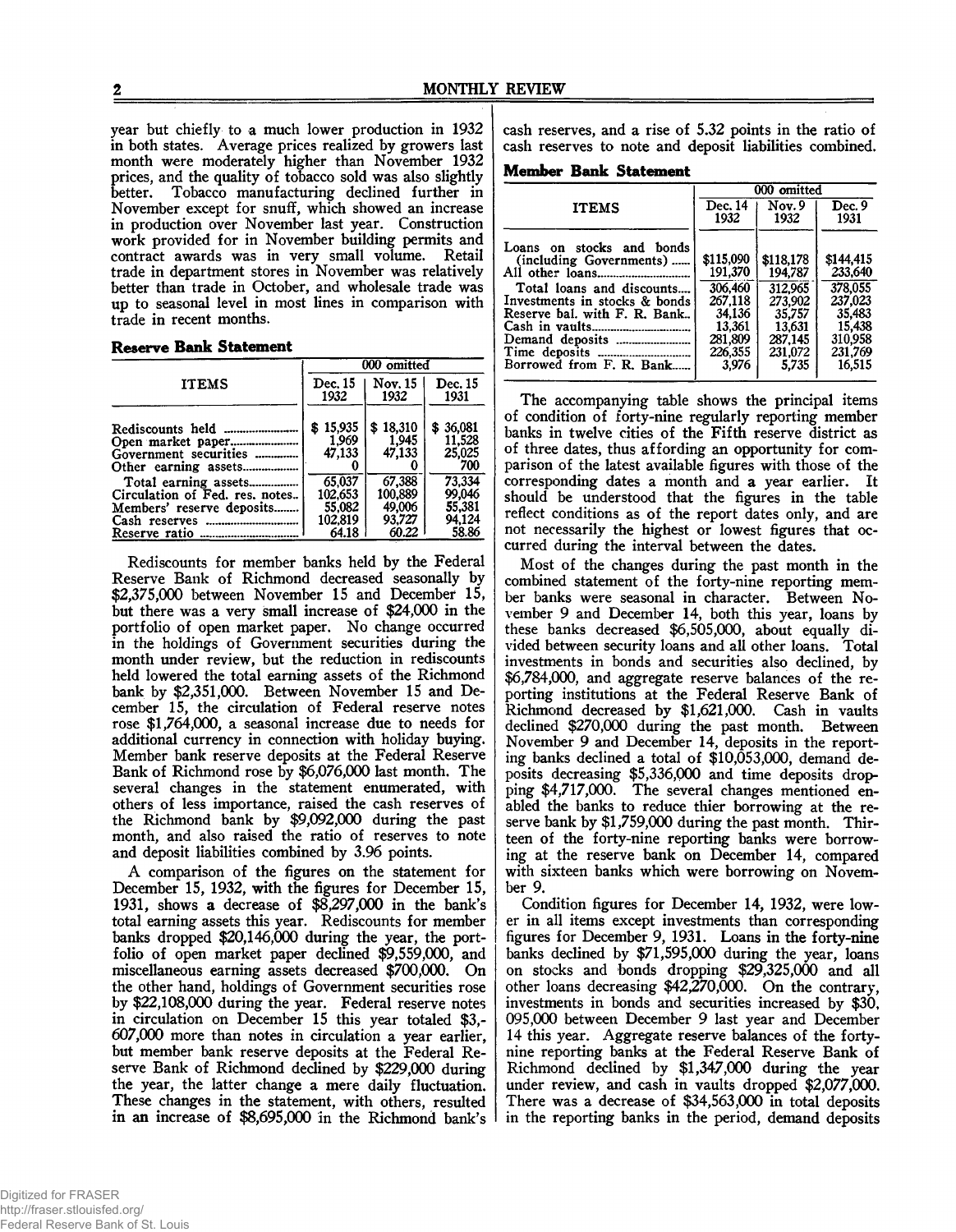declining by \$29,149,000 and time deposits falling \$5,- 414,000. A decrease in loans approximately double the drop in deposits provided the funds for the increase in investments previously mentionsd, and also enabled the reporting banks to decrease thier borrowings at the reserve bank by \$12,539,000 during the year. On December 14, 1932, only thirteen of the forty-nine banks were borrowing at the Federal Reserve Bank of Richmond, compared with twenty-eight borrowing institutions on December 9, 1931.

#### **Time and Savings Deposits**

Time deposits in forty-nine reporting member banks and aggregate deposits in twelve mutual savings banks in Baltimore totaled \$433,285,126 at the end of November 1932, a lower figure than either \$438,683,140 reported at the end of October this year or \$444,717,- 740 reported at the end of November last year. The percentage of decrease in time deposits in reporting member banks last month was about 2 per cent, while savings deposits in mutual savings banks declined only 3/10ths of 1 per cent.

#### **Debits to Individual Accounts**

|                                                                                                                                                                                                                                                                                                                                                                                                                                                                     | 000 omitted                                                                                                                                                                                                                                   |                                                                                                                                                                                                                                               |                                                                                                                                                                                                                                                   |  |
|---------------------------------------------------------------------------------------------------------------------------------------------------------------------------------------------------------------------------------------------------------------------------------------------------------------------------------------------------------------------------------------------------------------------------------------------------------------------|-----------------------------------------------------------------------------------------------------------------------------------------------------------------------------------------------------------------------------------------------|-----------------------------------------------------------------------------------------------------------------------------------------------------------------------------------------------------------------------------------------------|---------------------------------------------------------------------------------------------------------------------------------------------------------------------------------------------------------------------------------------------------|--|
| <b>CITIES</b>                                                                                                                                                                                                                                                                                                                                                                                                                                                       | Total debits, five weeks ended                                                                                                                                                                                                                |                                                                                                                                                                                                                                               |                                                                                                                                                                                                                                                   |  |
|                                                                                                                                                                                                                                                                                                                                                                                                                                                                     | Dec. 14.<br>1932                                                                                                                                                                                                                              | Nov. 9,<br>1932                                                                                                                                                                                                                               | Dec. 9.<br>1931                                                                                                                                                                                                                                   |  |
| Asheville, N. C<br>Baltimore, Md.<br>Charleston, S. C<br>Charleston, W. Va<br>Charlotte, N. C<br>Columbia, S. C<br>Cumberland, Md.<br>Danville, Va.<br>Durham, N. C<br>Greensboro, N. C<br>Greenville, S. C<br>Hagerstown, Md.<br>Huntington, W. Va<br>Lynchburg, Va.<br>Newport News, Va<br>Norfolk, Va.<br>Portsmouth, Va.<br>Raleigh, N. C<br>Richmond, Va.<br>Roanoke, Va.<br>Spartanburg, S. C<br>Washington, D. C<br>Wilmington, N. C<br>Winston-Salem, N. C. | 9,124<br>\$<br>287,582<br>11,116<br>31,937<br>37,654<br>14,104<br>6,205<br>7.040<br>21,585<br>11,154<br>11,685<br>6,452<br>11,758<br>14,167<br>8,174<br>42,324<br>4,188<br>19,659<br>124,380<br>20,475<br>5,818<br>203,709<br>8,006<br>24,645 | 8.578<br>\$<br>302,226<br>12,179<br>30.450<br>39,084<br>13,854<br>5,826<br>6.283<br>22,113<br>14,806<br>13,540<br>6.002<br>10,819<br>13,941<br>7,033<br>37,981<br>3.371<br>17.264<br>128,263<br>21,498<br>6,856<br>209,092<br>8.230<br>27,404 | 12,671<br>\$<br>357,873<br>11,400<br>40,896<br>A3.641<br>24.272<br>8,005<br>9,820<br>28,918<br>20.275<br>16,666<br>7,302<br>16,757<br>17,404<br>11,836<br>52,340<br>6,037<br>27,038<br>140,181<br>30,345<br>10,171<br>250,095<br>10.665<br>32,641 |  |
| Fifth District Totals                                                                                                                                                                                                                                                                                                                                                                                                                                               | \$942,941                                                                                                                                                                                                                                     | \$966,693                                                                                                                                                                                                                                     | \$1,187,249                                                                                                                                                                                                                                       |  |

Debits to individual, firm and corporation accounts figures in the table reported for three equal periods of five weeks each by clearing house banks in twentyfour leading Fifth district cities, show an unseasonal decrease during the period ended December 14, in comparison with the five weeks ended November 9. Aggregate debits in the reporting cities totaled \$942,941,- 000 during the five weeks ended December 14, a decrease of \$23,752,000, or 2.5 per cent, under the total of \$966,693,000 reported for the preceding period this year. Among the twenty-four reporting cities, exactly half increased and half decreased during the five weeks Among the larger cities, Norfolk reported increased debits, but Baltimore, Richmond and Washington all failed to register seasonal increases.

In comparison with debits totaling \$1,187,249,000 reported for the five weeks ended December 9, 1931, the total for the corresponding five weeks this year showed a decrease of \$244,308,000, or 20.6 per cent. A part of the reduction is due to lower price levels in some lines this year, and the influence of the tax on checks also tended to lower 1932 debits figures, but a generally lower level of business activity probably accounted for most of the decline. Every one of the twenty-four cities reported lower debits figures for the 1932 period. The three largest cities declined as follows: Baltimore 19.6 per cent, Washington 18.5 per cent, and Richmond 11.3 per cent.

#### **Commercial Failures**

The month of November 1932 witnessed 147 insolvencies in the Fifth reserve district, with aggregate liabilities totaling \$4,250,000, compared with 139 insolvencies and liabilities totaling \$2,570,911 in November 1931, and only 119 failures and \$1,933,670 in liabilities in October 1932. The district therefore shows an increase of 5.8 per cent in the number of failures and a rise of 65.3 per cent in liabilities involved in November 1932 in comparison with November 1931. On the other hand, there were 2,073 failures in the United States in November, with liabilities totaling \$53,621,127, compared with 2,195 failures and \$60,- 659,612 in liabilities in November last year, decreases last month of 5.6 per cent in number of insolvencies and of 11.6 per cent in aggregate liabilities. In the United States, seven of the twelve reserve districts reported fewer failures in November 1932 than in November 1931, and six of the twelve districts reported lower aggregate liabilities.

#### **Employment**

Weather in late November and the first half of December was unfavorable for outside work, and there was some seasonal increase in unemployment. To counteract this increase, a number of localities are undertaking emergency work, partly by the use of funds borrowed from the Reconstruction Finance Corporation. City governments are making part time work for unemployed heads of families, having parks cleaned and planted, trees set out, streets and alleys cleaned more frequently, etc. Textile employees continue fairly well employed, and there has been some seasonal increase in coal mining, but otherwise all recent increases in work have been artificially stimulated as relief measures, and are as a rule being paid for either directly or indirectly from public funds. Calls for relief from charitable agencies and public welfare departments are heavier this winter than in any other winter since the depression set in, but this does not necessarily prove that more people are unemployed than last winter. Part of the increased distress is undoubtedly due to the length of the depression, many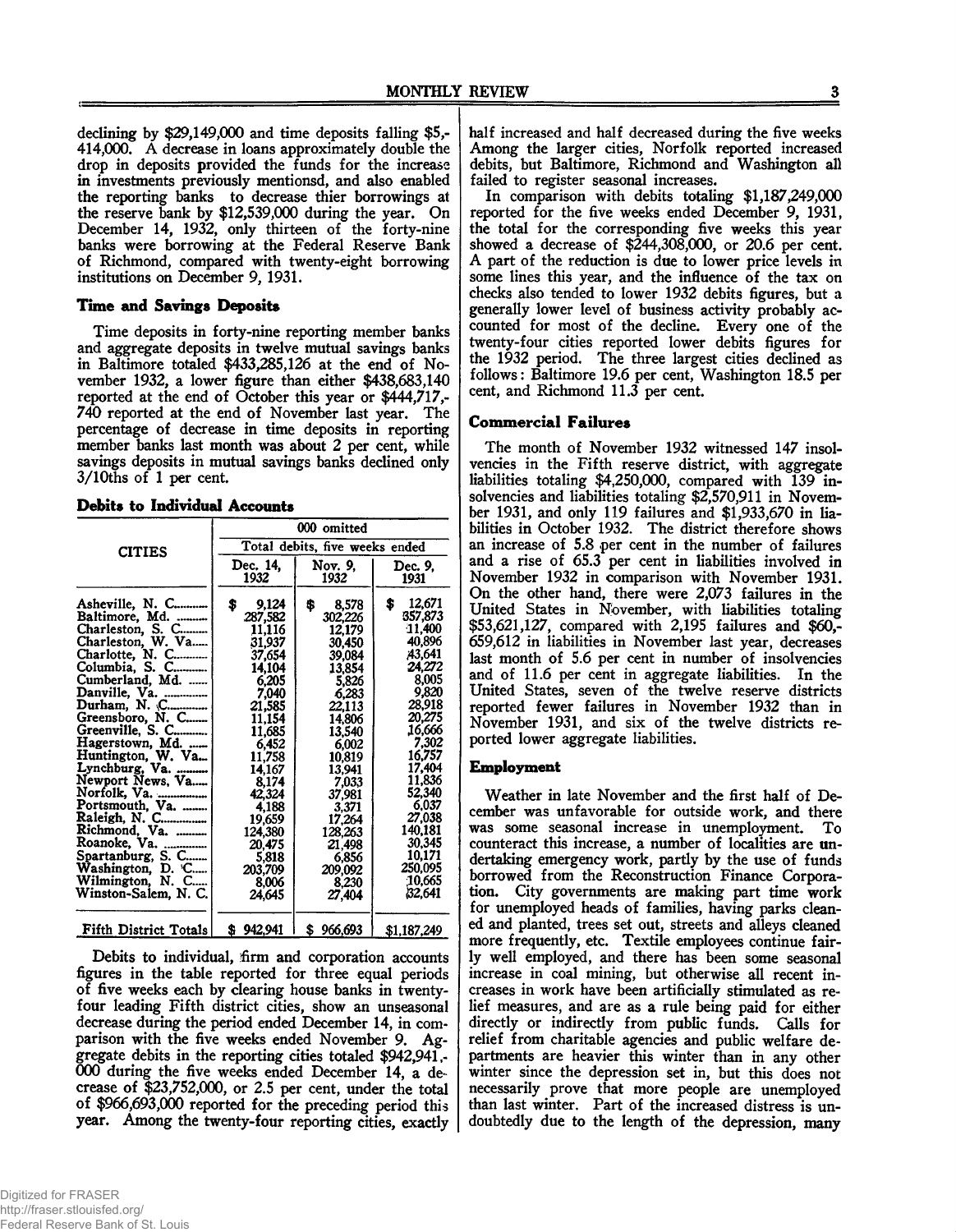families with means to care for themselves for awhile now having exhausted their surplus funds.

#### **Coal Production**

Bituminous coal mined in the United States in November this year totaled 30,634,000 net tons, a decrease from 32,677,000 tons mined in October 1932 but an j increase over 30,110,000 tons dug in November 1931. Total output of bituminous coal in the United States j during the present calendar year to December 1 amounts to  $274,559,000$  net tons, compared with  $347,$ -850,000 tons mined to the same date last year. Shipments of coal through Hampton Roads in November totaled approximately 1,421,000 tons, and total shipments from January 1 through November 30 totaled 14.830.000 tons

The November 26 report of the Bureau of Mines. Department of Commerce, gave bituminous coal production by states for the month of October 1932 West Virginia led all states with 8,784,000 net tons, Pennsylvania ranking second with 7,680,000 tons and Kentucky third with 4,038,000 tons West Virginia's production in October was 11.3 per cent below October 1931 figures, while the United States total output declined only 8.5 per cent in October this year.

#### **Textiles**

Fifth District cotton textile mills continued operations during November at recent levels, which amounts to more than full time on a day-light basis. There was some decline in forward orders, but not sufficient to cause curtailment in output for the present. Consumption of cotton in Fifth district mills slightly increased in comparison with October, and materially exceeded consumption in November 1931. In November this year, North Carolina mills used 124,126 bales of cotton, South Carolina mills used 110,077 bales, and Virginia mills used 12,572 bales, a district total of 246,775 bales, compared with 242,038 bales consumed in the district in October 1932 and 212,884 bales used in November 1931. The district increase of 2.0 per cent in cotton used in November in comparison with October was larger than the National increase of 3/10ths of 1 per cent, but the increase last month in the district over consumption in November 1931 amounting to 15.9 per cent was less than the National increase of 18.5 per cent. Consumption of cotton in the Richmond reserve district in November this year totaled 48.99 per cent of National consumption compared with 48.19 per cent in October 1932 and 50.06 per cent in November 1931.

#### **Cotton Statistics**

*Spot cotton prices* declined further after the middle of November, but in the first half of December regained some of the ground lost in the preceding month. In our November 30 *Review* we quoted the average price paid for middling cotton on ten Southern markets on November 18 as 6.15 cents per pound. The price declined during the next two weeks to an average of 5.62 cents on December 2. On December 9 the

price had advanced to 5.66 cents, and on December 16, the latest date for which figures are available, it was 5.80 cents. The advances noted on December 9 and 16 were unusual in view of the Department of Agricultures' final estimate of cotton production for this year, which increased the figure issued a month earlier by a little more than three-quarters of a million bales.

*Production figures* on this year's cotton crop, released by the Department of Agriculture on December 14, totaled 12,727,000 equivalent 500-pound bales, an increase of 780,000 bales over the estimate made on October 1, but 4,369,000 bales below 1931 production Weather was favorable for cotton during most of the 1932 growing season, and the Department of Agriculture increased its estimate of production every month. Starting with an estimate of 11,306,000 bales on August 1, increases of 4,000 bales were made in September, 115,000 bales in October, 522,000 bales in November, and 780,000 bales in December, a total increase of 1,421,000 bales, or 12.6 per cent, between the August 1 and December 1 reports. The latest report stated that the large increase in the December estimate over earlier estimates was due in part to a larger per acre yield than was expected and in part to an unusually small abandonment of acreage this year. Along with the National figures, the production estimate for the Fifth district was raised above the November 1 figure, increases occurring in both Carolinas. North Carolina's probable production for 1932 was given in the latest estimate as 640,000 bales, a higher figure than 575.000 bales forecast a month earlier but less than 756.000 bales raised in 1931. South Carolina's forecast of 695,000 bales shows an increase over 650,000 bales predicted a month earlier, but is less than final ginnings of 1,005,000 bales last year. The Virginia yield for 1932 is 28,000 bales, compared with 28,000 bales expected on November 1 and 42,000 bales grown last year. Total production in the Fifth district is therefore expected to be about 440,000 bales less this year than in 1931.

*Ginning figures to December* 1, released by the Census Bureau on December 8, showed 11,631,361 bales ginned from this year's crop, compared with 15,018,403 bales of last year's crop ginned before December.

*Cotton consumption* in American mills in November totaled 503,722 bales, according to the report of the Census Bureau released on December 14. This figure shows an increase over 502,244 bales consumed during the month of October this year, and is approximately 18.5 per cent above 425,228 bales consumed in November 1931. Total consumption during the four months of the present cotton year amounted to 1,900,222 bales, compared with 1,775,616 bales consumed during the four months ended November 30, 1931. Cotton on hand at manufacturing establishments on November 30 this year totaled 1,456,913 bales, compared with 1,266,816 bales held on October 31 this year and 1,446,941 bales held on November 30 last year. Bales in public warehouses and compresses numbered 10,677,362 at the end of November, 9,826,875 at the end of October, and 10,704,371 on November 30, 1931. Exports of cotton totaled 1,012,411 bales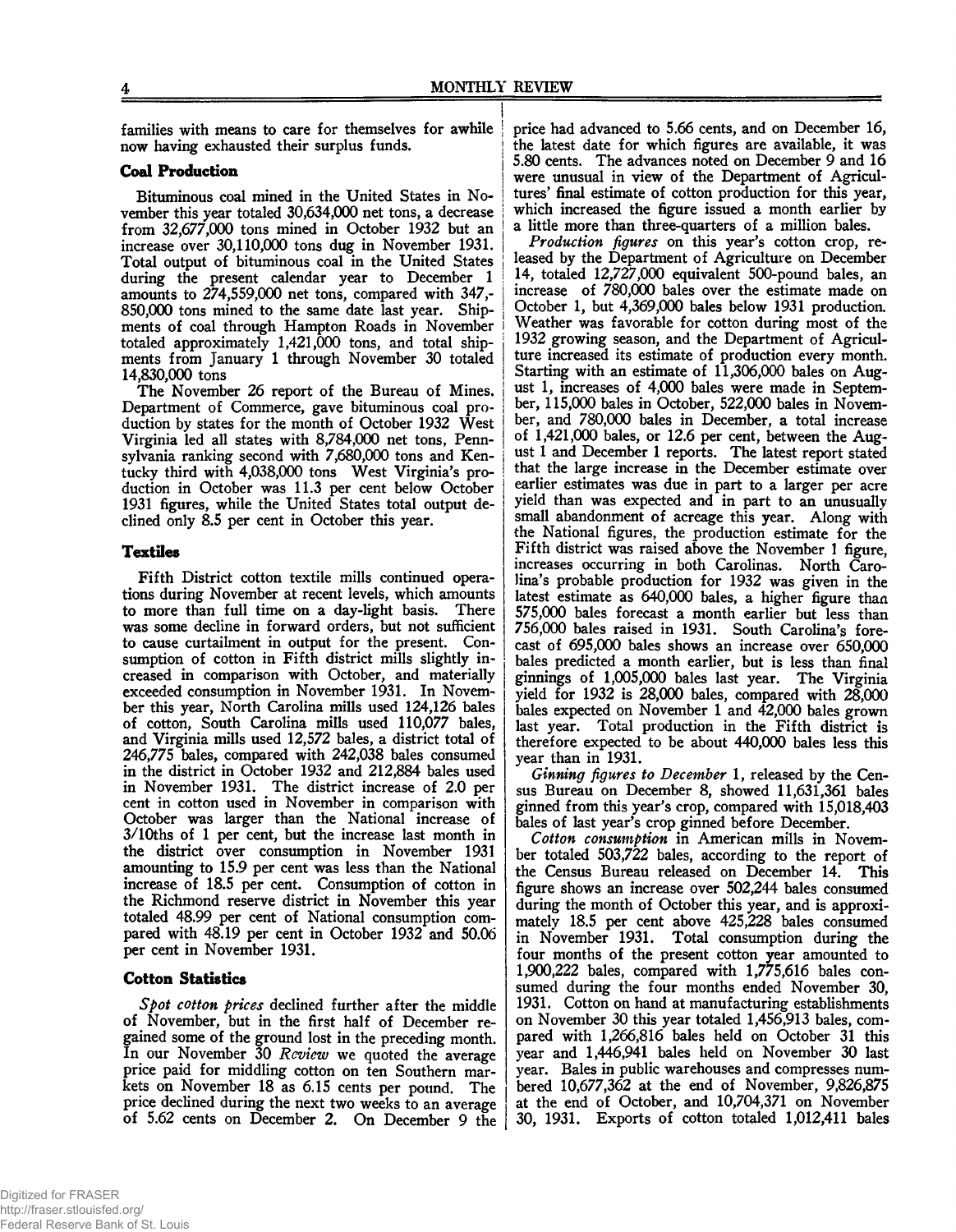in November, compared with 1,008,023 bales sent abroad in October this year and 1,070,643 bales in November 1931. Total exports during the four months of the present cotton year—August 1-November 30, inclusive—totaled 3,206,253 bales, a higher figure than 2,854,045 bales shipped over seas during the corresponding four months last year. Spindles active at some time during November numbered 24,349,506, compared with 24,587,732 in October this year and 24, 870,182 in November 1931.

*Cotton growing states consumed* 421,499 bales in November, compared with 355,347 bales used in November last year. Last month's consumption in the cotton growing states amounted to 83.68 per cent of National consumption, compared with 83.57 per cent of National consumption used in cotton growing states in November last year. Of the 421,499 bales of cotton consumed in the cotton growing states in November, the Fifth district mills used 246,775 bales, or 58.55 per cent, a lower figure than 59.91 per cent of Southern consumption attained by Fifth district mills in November last year.

#### **Tobacco Marketing**

North Carolina auction tobacco market sold 61,440,- 005 pounds of growers' tobacco in November 1932, at an average price of \$12.68 per hundred pounds, compared with 116,419,691 pounds sold in November 1931, at \$8.81 cents per hundred pounds. Total sales this season on North Carolina markets reached 244,577,776 pounds prior to December 1, compared with 358,269,- 502 pounds sold on the same markets prior to December 1931. Last month Winston-Salem led in sales with 10,653,914 pounds, Greenville ranking second with 7,943,852 pounds. Durham led all North Carolina markets in average price paid in November with \$15.20 per hundred pounds, Fuquay Springs ranking second with an average of \$14.58 per hundred. In season sales Greenville reports 33,251,274 pounds, Wilson ranking second with 31,483,924 pounds.

*Virginia* leaf tobacco sales in November amounted to 15,434,328 pounds, for a total of \$1,400,569, compared with 24,564,905 pounds sold for \$1,951,126 in November 1931, according to warehouse reports to the Commissioner of Agriculture. The average price for all types of tobacco sold in November was \$9.08 per hundred pounds, compared with \$7.94 last year and \$9.14 two years ago. Flue-cured sales amounted to 14,491,003 pounds, with an average of \$9.23 per hundred pounds, while for the same month last year sales of this type amounted to 22,951,514 pounds at an average price of \$8.16 per hundred. Flue-cured prices improved slightly during November and the average for the month was about 3 per cent above the October average. Fire-cured markets did not open until about the middle of November, and therefore sales for last month were much less than usual, the total for this type being 914,863 pounds at an average of \$6.64 per hundred pounds. In November last year, 1,512,939 pounds of fire-cured tobacco were sold for an average price of \$4.76 per hundred. Burley and sun-cured markets did not open until December. Warehousemen

estimate that the quality of tobacco sold in November graded 18 per cent good, 36 per cent medium, and 46 per cent common, compared with 16 per cent good, 38 per cent medium, and 46 per cent common for tobacco sold in November 1931.

#### **Tobacco Manufacturing**

Tobacco factories further reduced output in November, and continued operations at a level below that of 1931. Stamp taxes paid to the Federal Treasury on all tobacco products in November this year totaled \$29,186,635, compared with \$31,564,443 in October 1932 and \$30,208,135 in November 1931. In quantity of production, cigarettes manufactured dropped from 7,850,253,728 cigarettes in November 1931 to 7,614,- 246,565 cigarettes in November 1932, cigars dropped from 477,458,157 to 419,173,428, and manufactured tobacco for smoking and chewing dropped from 25,- 229,734 pounds to 25,148,846 pounds. On the other hand, snuff production rose from 2,705,103 pounds in November last year to 2,850,789 pounds in November this year.

#### **Agricultural Notes**

Harvests for 1932 are practically completed, but final production figures are not yet available. In the next issue of this *Review* a table will be printed, containing production figures for the leading crops of the Fifth reserve district for 1932 in comparison with figures for some earlier years.

On the whole, 1932 was disappointing to farmers, yields of many crops being low on account of hot, dry weather during the growing season, and prices continuing very low. Material reductions were made in acreages planted to cash crops, but previously accumulated surpluses, together with lessened demand as a result of the world-wide depression, prevented much advance in prices. Crops were made cheaply, much less fertilizer than in normal years being used, but returns in many cases failed to pay even the relatively low expense of production. Farmers raised large crops of food and feed crops this year, and are therefore prepared to live at home to a considerably greater degree than is the case when prices for cash crops are better.

#### **Construction**

Building inspectors in thirty-two Fifth district cities issued 1,894 permits in November this year, compared with 2,338 permits issued in November last year. Estimated valuation figures last month totaled only \$1,- 908,504, a decrease of 53.7 per cent in comparison with \$4,122,775 valuation for November 1931. Nine of the thirty-two cities reported higher valuation figures for the 1932 month, but the three largest cities reported low figures, Richmond actually falling below several much smaller cities.

Contracts awarded in November for construction work in the Fifth district, including both rural and urban projects, totaled \$9,809,965, compared with \$19,- 644,097 awarded in November 1931 and \$15,067,295 in November 1930, according to figures collected by the F. W. Dodge Corporation. Of the awards in No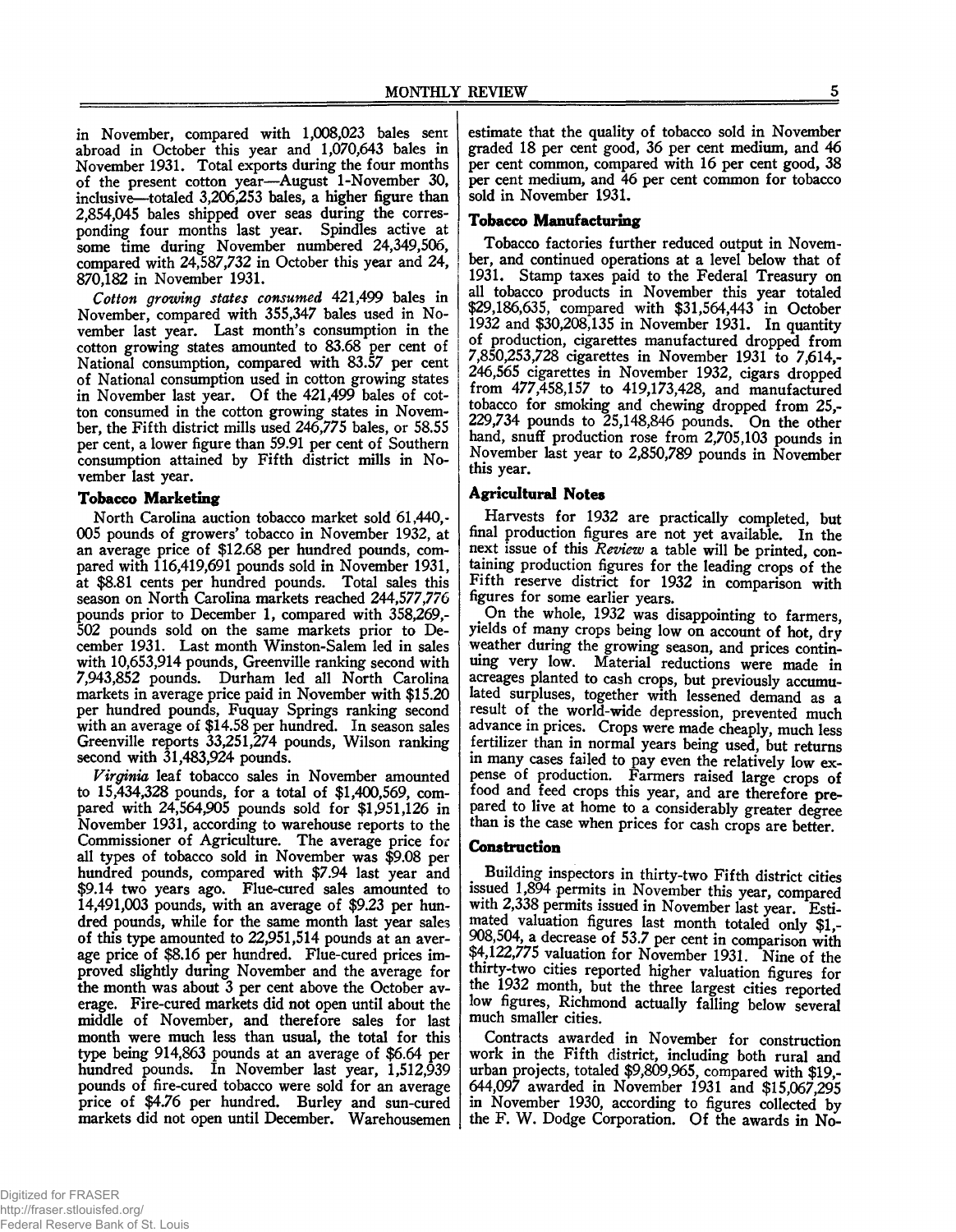vember this year, \$2,263,735, or 23.1 per cent, was for residential work, compared with \$3,791,522, or 19.3 per cent, for this type of work in 1931.

# **Building Permits Issued, Fifth District Cities, November 1932 and 1931**

| <b>CITIES</b>                       | <b>Permits Issued</b> |       | <b>Total Valuation</b> |                    |  |
|-------------------------------------|-----------------------|-------|------------------------|--------------------|--|
|                                     | 1932                  | 1931  | 1932                   | 1931               |  |
| Baltimore, Md.                      | 889                   | 1,025 | \$903,840              | \$1,772,040        |  |
| Cumberland. Md.                     | 7                     | 10    | 1,970                  | 3,370              |  |
| Frederick, Md.                      | 6                     | 11    | 510                    | 5,726              |  |
| Hagerstown, Md.                     | š                     | 9     | 30,710                 | 6,155              |  |
| Salisbury, Md.                      | 10                    | 13    | 8,575                  | 6,200              |  |
| Danville, Va.                       | 7                     | 8     | 6.020                  | 23.982             |  |
| Lynchburg, Va.                      | 39                    | 28    | 45,212                 | 25.302             |  |
| Norfolk, Va.                        | 117                   | 119   | 72,115                 | 117,225            |  |
| Petersburg, Va.                     | 5                     | 5     | 2,100                  | 31,253             |  |
|                                     | 21                    | 37    | 5,394                  | 23,239             |  |
|                                     | 59                    | 103   | 40,185                 | 115,485            |  |
| Roanoke, Va.                        | 16                    | 43    | 10,660                 | 57,672             |  |
| Bluefield, W. Va                    | 7                     | 2     | 5,120                  | 2.595              |  |
|                                     | 59                    | 45    | 18,884                 | 41,377             |  |
| Charleston, W. Va                   | 13                    | 18    | 12,655                 | 8,888              |  |
| Clarksburg, W. Va                   | 16                    | 29    | 4.120                  | 19,830             |  |
| Huntington, W. Va                   | 25                    | 24    | 12,699                 | 7,390              |  |
| Asheville, N. C                     | 15                    | 36    | 11,965                 | 115,513            |  |
| Charlotte, N. C                     | 11                    | 8     | 16,640                 | 21,675             |  |
| Durham, N. C                        | 29                    | 37    | 25,729                 | 79.415             |  |
| Greensboro, N. C                    | 7                     | 16    | 5,925                  | 17,590             |  |
| High Point, N. C                    |                       | 18    | 17,310                 | 240,624            |  |
| Raleigh, N. C                       | 13<br>2<br>16<br>16   | 11    | 1,550                  | 11.510             |  |
| Rocky Mount, N. C                   |                       | 4     | 1.050                  | 6.600              |  |
| Salisbury, N. C                     |                       | 17    | 10,850                 | 18,800             |  |
| Wilmington, N. C                    | 38                    | 48    | 27,360                 | 21.353             |  |
| Winston-Salem, N. C.                | 33                    | 33    | 42,855                 | 18,789             |  |
|                                     | 39                    | 46    | 26.631                 | 73,102             |  |
|                                     | 21                    | 15    | 7.745                  | 18.665             |  |
| Greenville, S. C<br>Rock Hill, S. C | 10                    | 10    | 9,890                  | 8.475              |  |
|                                     | 11                    | 14    | 1.650                  | 5.425              |  |
| Spartanburg, S. C                   | 343                   | 496   | 520,585                | 1,197,510          |  |
| Washington, D. C                    |                       |       |                        |                    |  |
|                                     | 1.894                 | 2,338 | \$1,908,504            | <b>\$4,122,775</b> |  |

#### **Retail Trade, 33 Department Stores\_\_\_\_\_\_\_\_\_\_\_\_\_**

|       |                      | Richmond Baltimore Washington Other Cities District<br>November 1932 sales, compared with sales in November 1931:<br>-14.3 -14.6 -15.1 -18.4 -15.1 |      |
|-------|----------------------|----------------------------------------------------------------------------------------------------------------------------------------------------|------|
|       |                      | Jan.-Nov. 1932 sales, compared with Jan.-Nov. 1931:<br>$-19.7$ $-19.6$ $-16.0$ $-24.1$ $-18.6$                                                     |      |
|       |                      | Nov. 30, 1932, stocks, compared with stocks on Nov. 30, 1931:<br>$-15.8$ $-14.0$ $-13.0$ $-24.2$ $-15.0$                                           |      |
|       |                      | Nov. 30, 1932, stocks, compared with stocks on Oct. 31, 1932:<br>$+3.1 + 2.1 + 7.3 + 1.9 + 4.2$                                                    |      |
| .297  | $.316$ $.301$ $.221$ | Number of times stock was turned in November 1932:                                                                                                 | .298 |
| 3.171 |                      | Number of times stock was turned since January 1, 1932:<br>3.198 3.319 2.303 3.139                                                                 |      |
| 29.5  | 27.7                 | Percentage of Nov. 1, 1932, receivables collected in Nov.:<br>26.9                                                                                 |      |

Department store trade in November in the Fifth Federal reserve district was about up to seasonal level, but averaged 15.1 per cent less in dollars than sales in November 1931, according to reports from thirty-three leading stores in thirteen cities. Richmond stores as a whole reported smaller declines in sales last month than stores in other sections, with Baltimore in second place. Cumulative sales in the first eleven months of 1932 totaled 18.6 per cent less than sales in the corresponding period of 1931, Washington leading the other cities. During the first three weeks in December, for which no actual figures are yet available, weather was highly unfavorable for retail trade, and preliminary reports indicate that the stores have suffered accordingly in their holiday business.

Stocks of goods on the shelves of the reporting stores showed a seasonal increase during November, but at the end of the month were 15.0 per cent less than stocks on hand on November 30, 1931, part of this increase being due to lower prices in many lines this year. The figures are reported in dollars, at retail selling prices. The reporting stores turned their stocks .298 times in November, and between January 1 and November 30 the average rate of turnover was 3.139 times, a lower figure than 3.335 times stock was turned in the corresponding eleven months in 1931.

Collections during November averaged 25.2 per cent of receivables outstanding on November 1, exactly the same figure reported in October 1932 but lower than 27.3 per cent of outstanding receivables collected in November 1931.

#### **Wholesale Trade, 62 Firms**

| 22 |  | 9 6 13 12<br>Groceries Dry Goods Shoes Hardware Drugs                                                                  |  |
|----|--|------------------------------------------------------------------------------------------------------------------------|--|
|    |  | November 1932 sales, compared with sales in November 1931:<br>$-12.4$ $-4.9$ $-9$ $-2.5$ $-13.3$                       |  |
|    |  | November 1932 sales, compared with sales in October 1932:<br>$-5.3$ $-15.4$ $-36.4$ $-3.4$ $-3.5$                      |  |
|    |  | Jan.-Nov. 1932 sales, compared with Jan.-Nov. 1931 sales:<br>$-16.5$ $-20.8$ $-11.2$ $-19.0$ $-18.2$                   |  |
|    |  | Nov. 30, 1932, stocks, compared with Nov. 30, 1931, stocks:<br>--14.2(8*) --5.4(4*) --37.1(5*) '--13.4(7*)             |  |
|    |  | Nov. 30, 1932, stocks, compared with Oct. 31, 1932, stocks:<br>$-7.5(8^*)$ $-5.4(4^*)$ $-15.5(5^*)$ $-1.6(7^*)$        |  |
|    |  | Percentage of Nov. 1, 1932, receivables collected in Nov.:<br>$56.9(13*)$ $35.5(6*)$ $40.1(6*)$ $32.1(11*)$ $43.3(8*)$ |  |

—Denotes decreased percentage. ♦Number of reporting firms.

Wholesale trade in five leading lines was in smaller volume in November than in either October this year or November last year, but the decrease under the preceding month was chiefly seasonal and the drop in comparison with the corresponding month of 1931 was less than in earlier months this year. In cumulative sales since January 1, all five lines show lower figures than for the like period of 1931, shoes decreasing least with 11.2 per cent, and dry goods most with 20.8 per cent.

Stocks carried by the reporting firms decreased seasonally in November, and on November 30, 1932, all firms were carrying smaller stocks than on November 30, 1931, shoes showing the greatest decline and dry goods the least.

The percentages of collections in November to accounts receivable on the first of the month were higher in groceries and hardware and lower in dry goods, shoes and drugs than the percentages for October 1932. In comparison with the collection percentages reported for November 1931, those reported for November this year were higher in groceries, dry goods and hardware, but were lower in shoes and drugs.

(Compiled December 21, 1932)